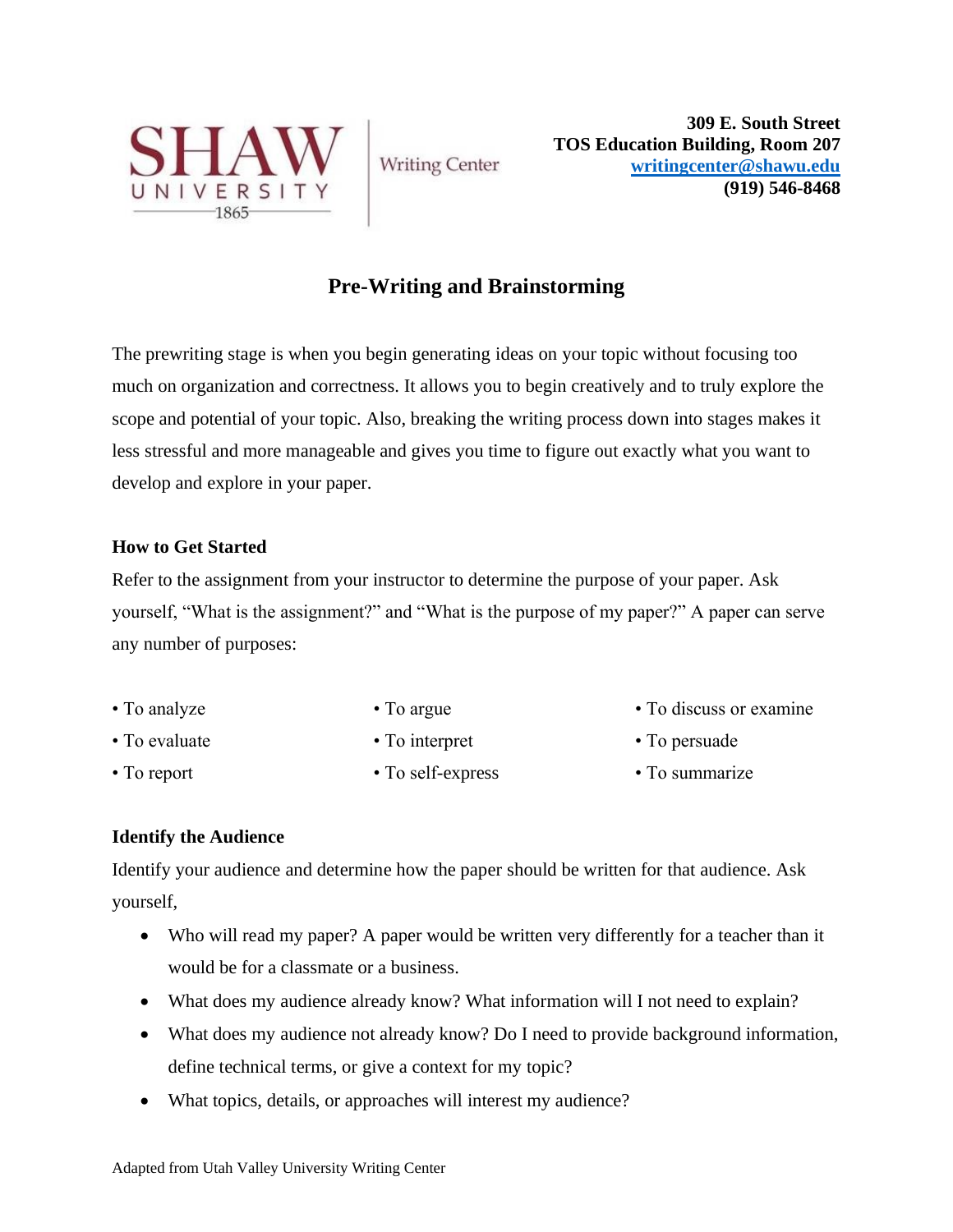• What level of language should I use? Should I write in a formal or informal style? Should I use simple or complex words and sentences?

#### **Determine the Tone**

Your tone is your overall attitude toward the topic and reader. In determining your tone, consider the following points:

- Papers can vary dramatically in tone, but for most college papers, you should use a knowledgeable, somewhat serious tone. Avoid sounding artificial, however.
- Look at the tone of other writing in your field to help determine what tone to use.

## **Several techniques can help you generate materials:**

#### **1. Freewriting**

Write down a specific topic or question, and using it as inspiration, write every word or phrase that comes to mind. Work quickly, and do not stop writing until your ideas run out. After writing for several minutes, pick out the ideas that are the most interesting, complex, or original to develop further.

## **2. Ask Questions**

Your assignment may pose some questions, but it is often useful to develop more specific or probing questions as you generate ideas. Continue questioning throughout the writing process.

## **3. Look for Patterns**

Identifying patterns of repetition and contrast in a source or topic can help you find areas of emphasis, conflict, or interest. Pointing out and analyzing these patterns can comprise significant portions of some papers.

#### **4. Narrowing a Topic**

When choosing a topic, remember that it is better in the long run to choose a strong, narrow topic than a big, general topic. By redefining the topic to something more